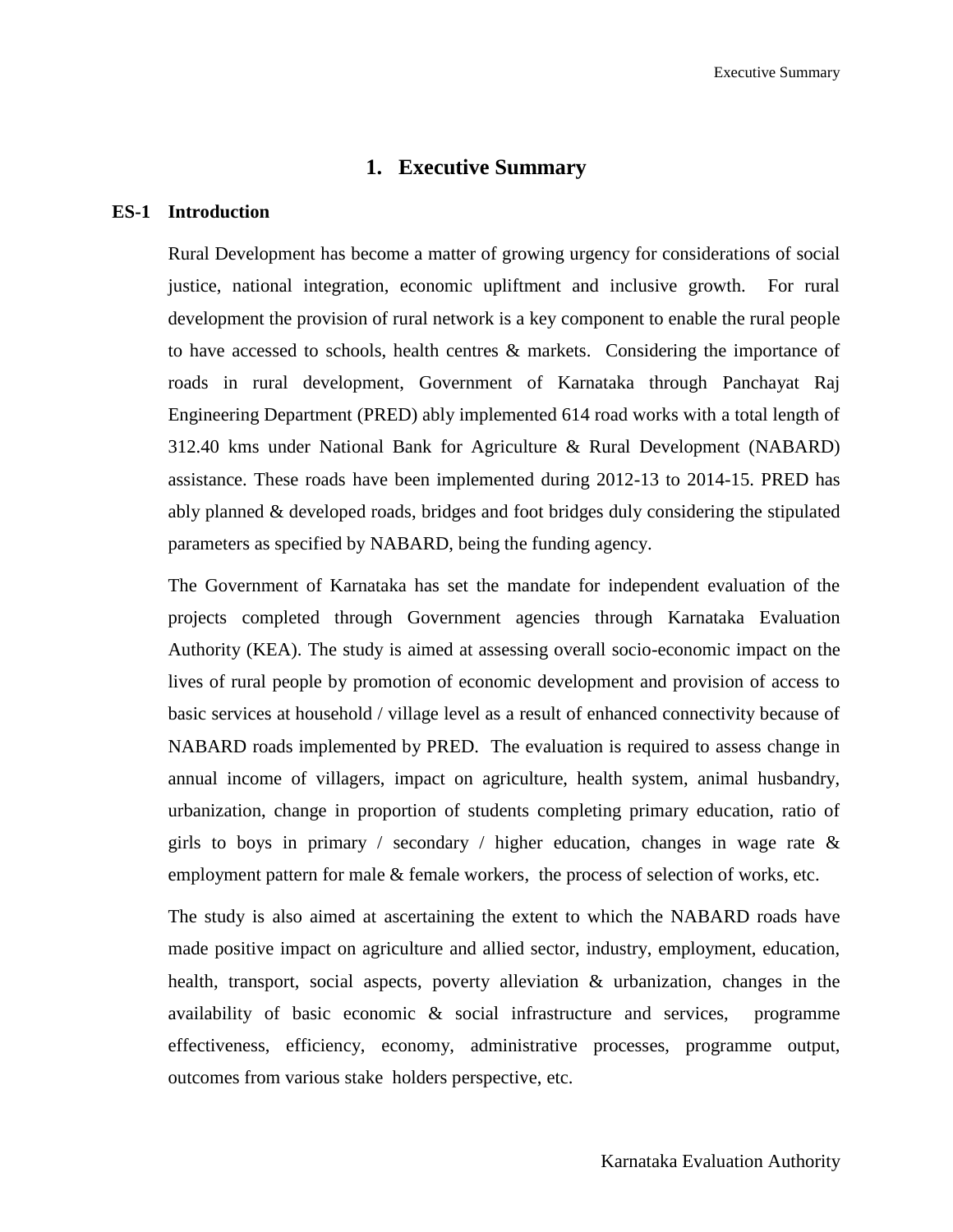#### **ES-2 Methodology**

The study was taken up in participating measures & with an overall consultative approach. Key methodical imperatives such as road inspection, household visits, interview method  $\&$  in depth interactions were leveraged to capture experiences  $\&$ perceptions of project beneficiaries i.e villagers and other road users, as well as other key stake holders. Under qualitative method, 218 focus group discussions (FGDs ) to elicit habitation details of 218 sample villages (1 village  $/1$  road) were held, 3445 in-depth interviews (IDIs) with the individual households were conducted to acquire insights on key aspects of road, bridge & foot bridge projects implemented in the respective villages.

Six types of structured interview schedules (two each for roads, bridges  $\&$  foot bridges) were developed separately to elicit opinion from individual households, Village Panchayat officials with regard to habitation details and project details from respective PRED officials. These were pretested prior to use in the actual field situation. For the purpose of qualitative study, a question guide was developed for undertaking FGDs and for the purpose of undertaking IDIs, appropriate check-list was developed. The analysis of quantitative data was carried out using appropriate statistical methods.

Based on the revised completed works by PRED during the three years study period i.e., 2012-13 to 2014-15, the sample size was revised by KEA and accordingly same was considered for evaluation. The total works implemented by PRED during the study period of 3 years is 614 comprising 554 roads, 16 bridges and 44 foot bridges. Of 554 roads a sample of 158 roads are to be covered, whereas all the bridges and foot bridges were covered in the study (100%). Further, it was required to cover a total no.of 3391 beneficiaries are to be covered from 218 works. **However, during survey a total of 3445 beneficiaries covered with an excess of 54 numbers.** 

#### **ES-3 Key Evaluation Questions related Findings**

❖ All the projects have been selected in a transparent manner by following specified guidelines and parameters prescribed by NABARD. PRED has followed codified criteria in selection of all the works before implementation. Further, in selection of works another two important criteria viz., (i) Need based and (ii) Resource based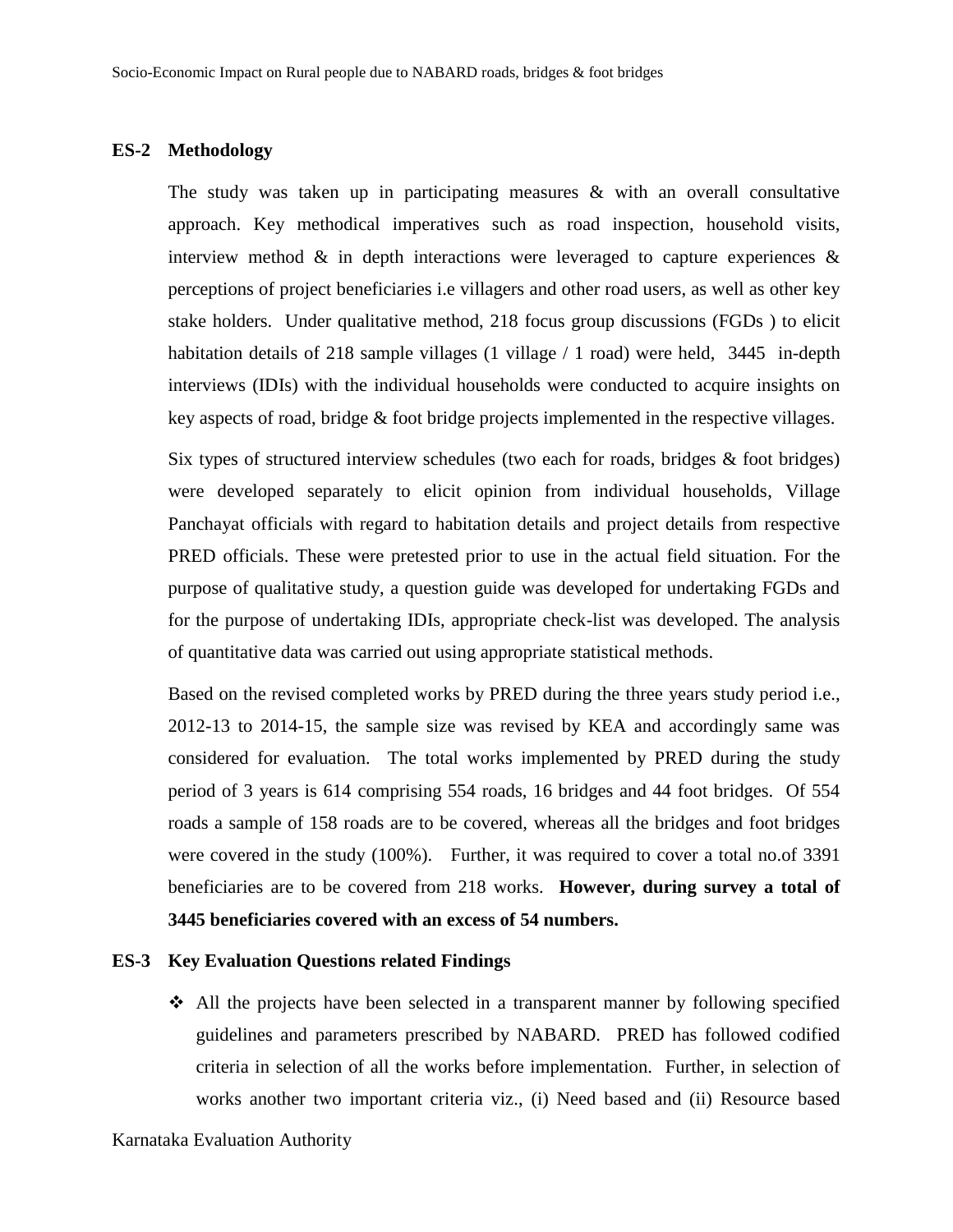selection were required to be followed. PRED has selected the works keeping these criteria and most of the works were selected on the need based criteria having roads with 85%, bridges 69% and foot bridges at 100%. The remaining 15% roads and 31% bridges were selected on resource based criteria.

- ❖ PRED did not encounter any problems during land acquisition and there were no such issues as the project was implemented in government lands (not in private lands) as per the guidelines laid down by NABARD. Most of the projects have been implemented within the cost and there is no cost over run in such projects. However, there are some projects affected with time or cost over run. Total length of rural roads as on 2016-17 in the State is 177542 kms. out of which 63374 kms. is asphalted, 23059 kms. is WBM and remaining 91109 kms. is mud road indicating 36% of the roads are motorable and 64% are non-motorable and need to be taken up.
- ❖ The total length of asphalted road in rural areas i.e., 63374 km is motorable which has been completed under three schemes viz., PMGSY, CMGSY & NABARD. The contribution under PMGSY is 18536 km (29%), CMGSY is 41103 km (65%) and under NABARD assistance a length of 3735 km (6%) road is asphalted. This is the total length completed by NABARD since inception. Keeping the same percentage of achievement as target of above three agencies, out of 114168 km untackled road the target under PMGSY works out to 33393 km (29%), CMGSY works out to 74047 km (65%) and the target length of road for NABARD assistance works out to 6729 km (6%).
- ◆ Average cost per km. length of the road during the study period is Rs.22.32 lakhs/km road, Rs.56.07 lakhs per bridge and Rs.5.67 lakhs per Foot Bridge. Comparing to similar scheme like PMGSY, the average cost is lower by 35% for roads and 10% to 15% in case of bridges & foot bridges. PRED has adhered to specified length / width of roads prescribed before implementation. Based on this the designs and estimates are prepared and submitted to the competent authority for approval. However, in certain cases (beyond control) there were few deviations mainly due to the specific reasons such as **(i) Road ending with Bell mouth condition (ii) Change in Sital conditions (iii) Change in Schedule of Rates (iv) Not implementing the roads in**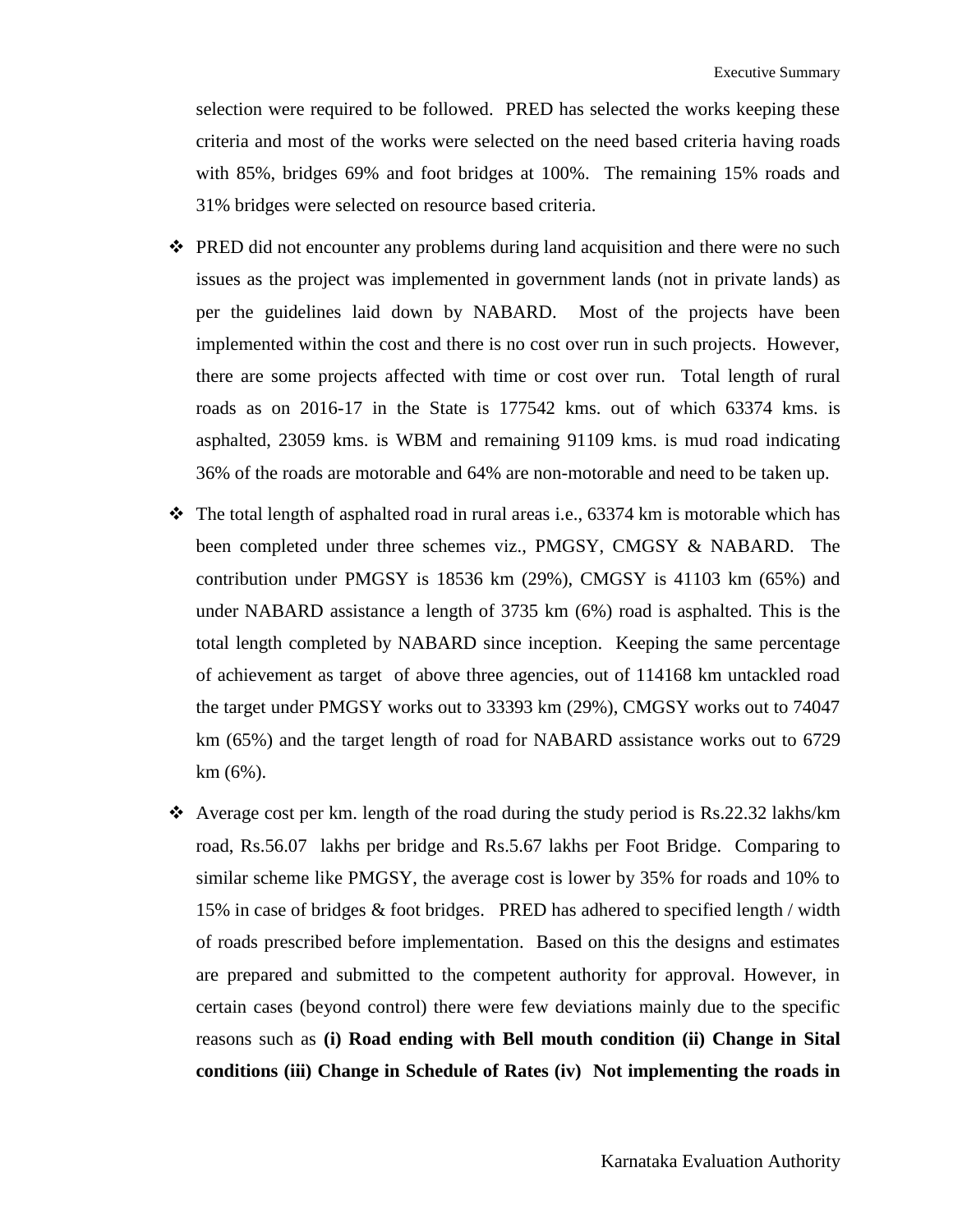# **the designated Year** and **(v) Change if the road runs in forest or taken over by PWD for upgradation.**

- ❖ There were no instances of a road/stretch of a road length done under this scheme being shown to have completed under various other schemes which are implemented by Government/PRIs or vice versa. There are a few cases where sanction of road length less than 1 km. given under the Scheme even though not permissible as per the NABARD guidelines.
- $\div$  In respect of roads, the total estimate for 158 no. was Rs.7882.00 lakhs whereas actual expenditure was Rs.6973.00 lakhs and savings was 11.50%. In respect of 16 bridges, the expenditure was Rs.897.08 lakhs against the estimate of Rs. 934.99 lakhs with a saving of 4.50%. In respect of 44 foot bridges, the total estimate was Rs.282.51 lakhs against the expenditure of Rs.249.38 lakhs leaving a saving of 12%. There is prescribed / design system of funding arrangements made for maintenance of NABARD assisted roads. NABARD sanctions and releases the funds for road work with a binding of allocation of funds for road maintenance from the State Government. There is no convergence of MNREGA funds that have been utilized and availing the local labour for implementation of the works.

### **ES-4 Key Impact related findings**

- ❖ The NABARD assisted roads enabled continuity and uninterrupted connectivity which has opened up flow of goods and services to the villages and regular and faster access to facilities outside the villages for the villagers. After the roads & bridges were built many farmers shifted to crops which were considered feasible and more profitable with the new connectivity. In habitations where roads were not implemented, these gains seem to have been lost to a large extent. As opined by respontendents, there has been increase in agriculture production in the range of **9% to 10%** after the projects. The same was noticed in other allied activities like livestock and poultry.
- ❖ The study also brought out that post construction scenario wherein there was more generation of employment. More people were travelling outside the habitations for better employment opportunities and there has been increase in production capacity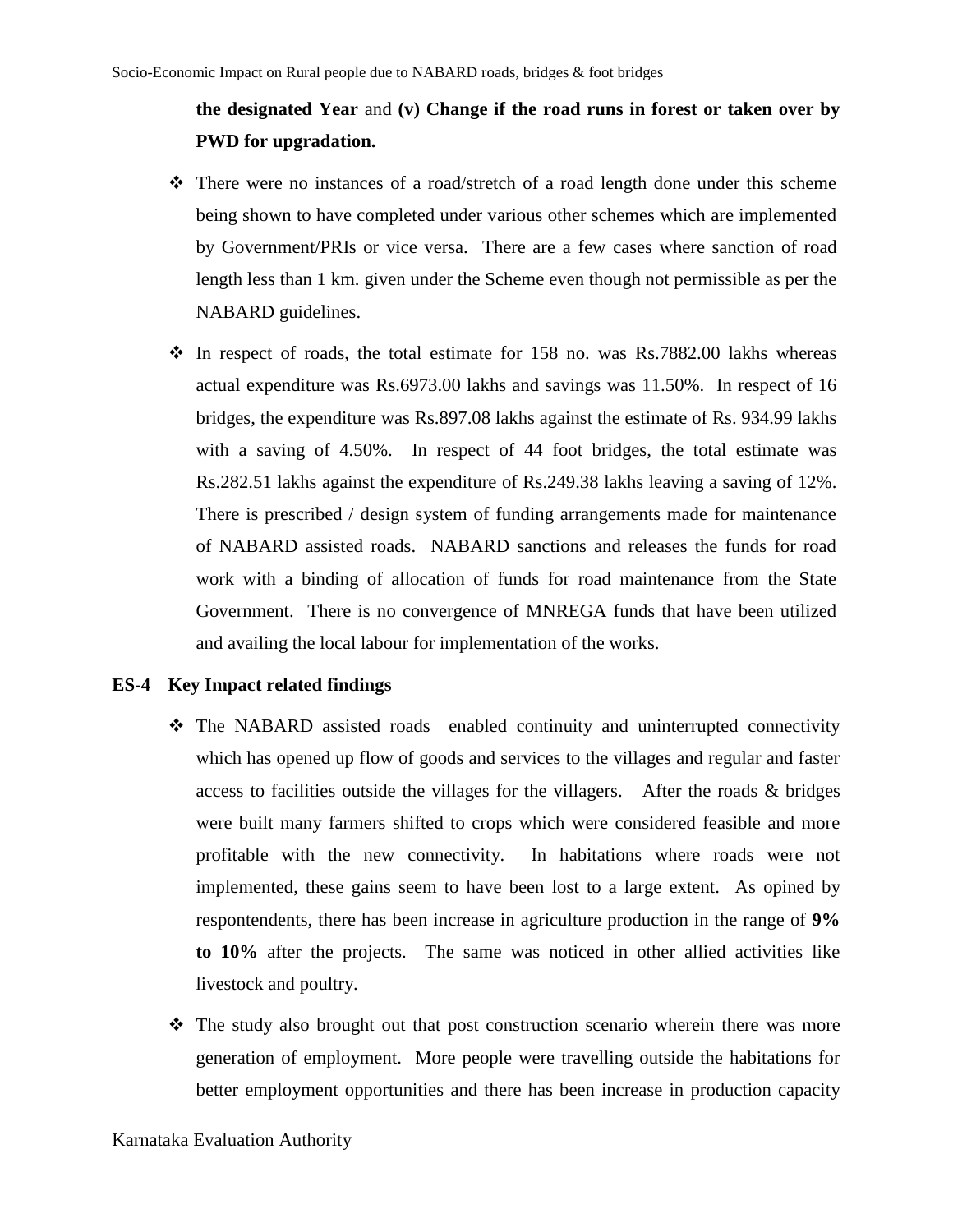of existing enterprises generating more employment activities. Many new income opportunities and small enterprises have flourished simply due to the rural roads. The gains were found very impressive in the habitations where roads were implemented but no such gains observed in habitations where the roads were not implemented.

- ❖ The projects have substantially impacted on health systems. Not only people are travelling outside to access health facilities even more doctors and health workers are visiting these villages more frequently than before. Comparison of data shows that in the habitations connected by roads which are not improved, the travel outside the habitations for visiting health facility was much lower when compared to visits made by villagers in the sample villages. These habitations also show poorer mother and child health indicators than the habitations where roads are implemented and operational. The data also shows that in the sample villages the visits made by villagers is increased by **33% (Roads) & 49% (Bridge)** whereas such result is not seen in controlled habitations. They also impacted in increasing the visits of ANMs and Doctors to villages by **45% to 50%** after the projects. Based on the opinion collected from the doctors, school teachers and villagers it is estimated that the MMR rates reduced draustically by **20%** as on 2016-17 when compared to MMR rates as on 2013-14. Similarly, the IMR rates which were **7%** as on 2013-14 decreased to **4.5%** indicating a reduction of **2.5%** as on 2016-17.
- ❖ The projects have been able to improve in attendance of school going children especially girl child in the habitations where roads are implemented. The data shows that there is increase in attendance of school going children by 7**% to 8% after** the projects. Similarly, there is also increase by **6% to 7%** in the attendance of girl child.
- ❖ The implementation of projects resulted in improved and easier availability of construction material and other resources for the purpose of building pucca houses. During the survey in sample villages covered through roads & bridges, it was found that there was increase of more **than 10% of** people going for new construction of pucca houses after construction of the road. Similarly, there was increase of about **47%** people constructing toilet facilities after road & bridge projects.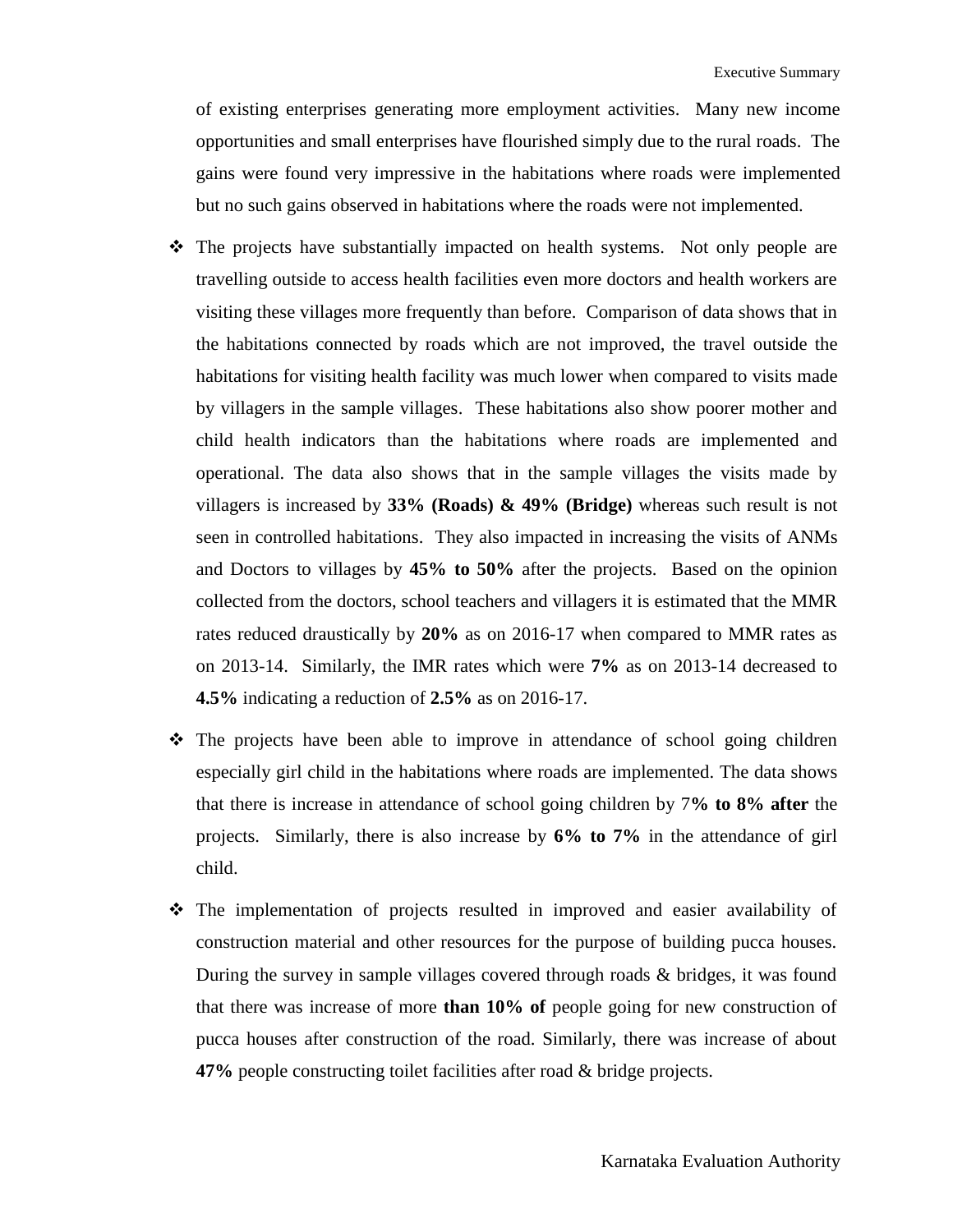- ❖ The road & bridge projects have been able to generate adequate employment to the local people during construction period and also post construction and there has been increase in the number of days of employment in the range of **around 20% to 25%.** The road & bridge projects have also provided employment opportunities to local people during the construction period and post-construction period which is estimated **around 11 lakh mandays**.
- ❖ Improved all season connectivity in the rural areas resulted in **reduction in travel time, increased usage of motorized vehicles and travel comfort to the place of employment of the villagers.** Almost **15% to 20%** of the households have reported that at least one of their earning members have shifted their place of employment from the habitation to outside the habitation.
- ❖ The projects have been able to establish number of tiny industries, business and service activities which have been started along the road, bridge  $\&$  foot bridges. In addition to this in some of the villagers who are in the small businesses reported improvement in their business and earnings to the extent of **20% to 25%** more. The projects have been able to promote many small scale industries and provided employment for about **10,000 people**. In addition to above, there is also employment generation due to transport activities because of increase in vehicular movement and resulted in employment for **about 6,000 persons and a total of around 16,000 persons**.
- ❖ The impact of road & bridge construction is established on income and poverty alleviations. The road, bridge  $\&$  foot bridge projects have impacted to increase income of agriculturists and non-agriculturists of 24% & 27% respectively. The projects have enabled increase in wage rate for both male and female workers whether they are agricultural labours or non-agricultural labours. The average labour charge for agriculture labours has been increased **around 30%.** Similarly, the average labour charge for agriculture labours (female workers) also increased **around 30%**. In respect of non-agriculture labours, for male workers there was increase **around 35%** and for non-agriculture female workers it was **around 30% increase**.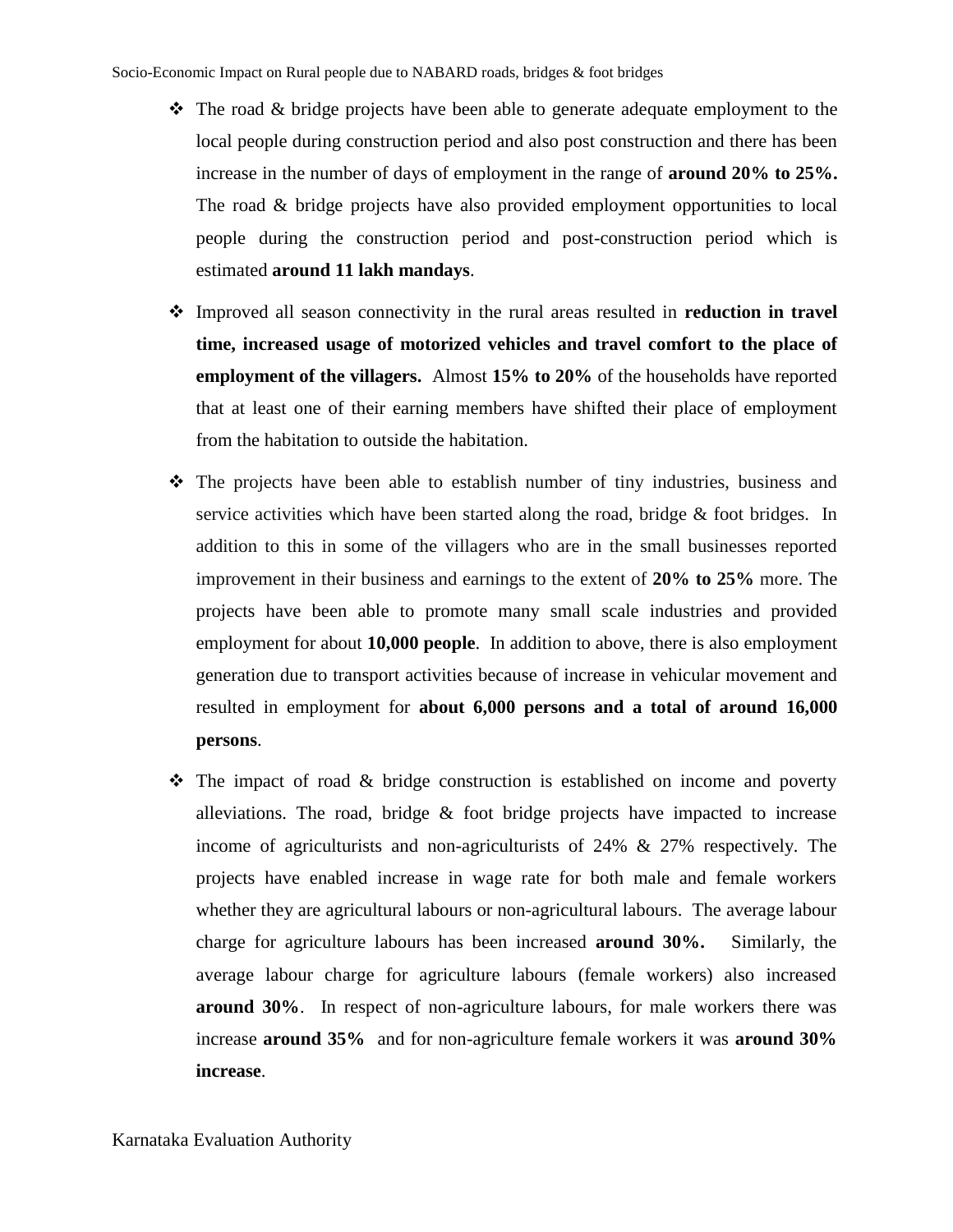- ❖ There has been improved access and has helped the households with increased number of livestock. **Almost 15% to 20%** of the households in the sample roads & bridges have added more cows/buffaloes, **10% to 12%** households have added more goats / sheep / pigs. Also around **10% to 12% households** have increased number of poultry birds after the construction of the road.
- ❖ There has been substantial reduction in vehicle operating cost and also increase in ownership of vehicles of **around 17% & 26% (two wheelers & four wheelers respectively).** It is estimated that there is overall savings of about 15% to 20% in fuel depending on the location and type of vehicle. **Total savings due to reduction in vehicle operating cost is estimated at Rs.117.14 crore / annum.**

### **ES-5 Key Project Reflections**

- $\triangleright$  The study reflects that, roads & bridges make access to markets easier for the farmers, improved information and extension services support also impact the cultivation choices and thereby resulting in positive **changes in cropping patterns and** many farmers have shifted to more cash crops like fruits, vegetables, etc. There has been substantial **reduction in travel time to markets after construction of the roads & bridges.**
- ➢ Almost all the households in sample habitations felt that roads have **helped them to access the markets avoiding middlemen and get better prices.** However certain farmers who own vehicles felt that they would have managed to get the same prices even if their roads were not maintained. The study **reflects** in the sample habitations that, there was significant change in ownership of two wheelers and four wheelers. The data also **reflects** how the improved access has helped the households with increased number of livestock in sample villages whereas such increase was not observed in control habitations where such roads not taken up. The study reflects that number of tiny industries, business and service activities have been started along the road, bridge & foot bridges. There have been new economic activities started in this project area and providing employment opportunities to the local people.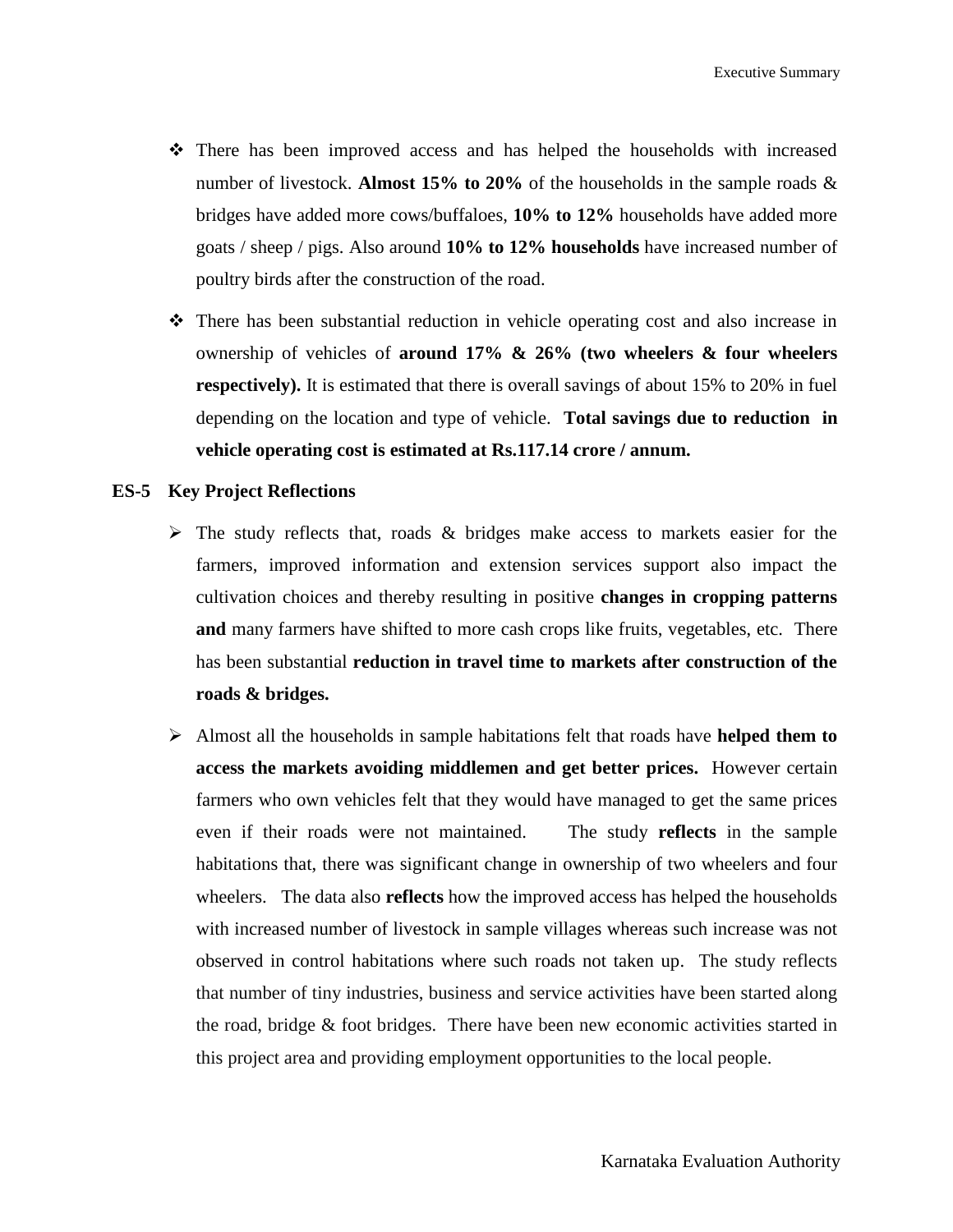- $\triangleright$  The study reflects that, the sample roads and bridges have enabled and provided allweather connectivity to the nearest health centers, Government hospitals and private nursing homes. The group discussions in the habitations concluded that roads have made very **substantial and critical time savings**. It was seen that majority of the pregnant women during the last one year in the sample and control habitations **have received pre-natal care from ANM/ Government Doctors in the village.** This is due to improved road conditions which enabled more number of visits by ANMs / Doctors to villages. The study also reflects that there has been increased **number of institutional deliveries resulting in substantial reduction in infant mortality and mother mortality rates (IMR & MMR).**
- ➢ The current study **reflects** that the road connectivity and better maintained roads has impacted the enrollment levels of children going outside the habitation to higher secondary schools and above levels. Further, there is increase in enrollment of girl child.
- ➢ **Foot Bridges in Hassan, Kodagu & Udupi Districts:** In case of foot bridges constructed in Hassan and Udupi districts the lane width is up to a maximum of 4 to 5 feet only**.** The foot bridges having four feet width are helpful only to pedestrians to cross over and also some times people pass through using two wheelers. In certain cases, it was observed that pet animals like cows, bufelloes, sheep, goats, etc., are carried through these foot bridges. It is informed that some times there have been some accidents happened due to rushing of the animals, resulting in falling of the animals and breaking of legs or even loss of life. Due to such short comings, the villagers opined that there is need for increasing the width of the foot bridges at least for 12 feet which will enable smooth movement of men & materials and also light weighted four wheelers. In Kodagu district, the foot bridges have minimum lane width of 12 feet, facilitating 4 wheeler movements.

# **ES-6 Recommendations**

## **(a) Short Term Recommendations**

 As currently shelves of projects are not kept ready, it is recommended that PRED may consider to identify such roads on priority through conducting detailed survey at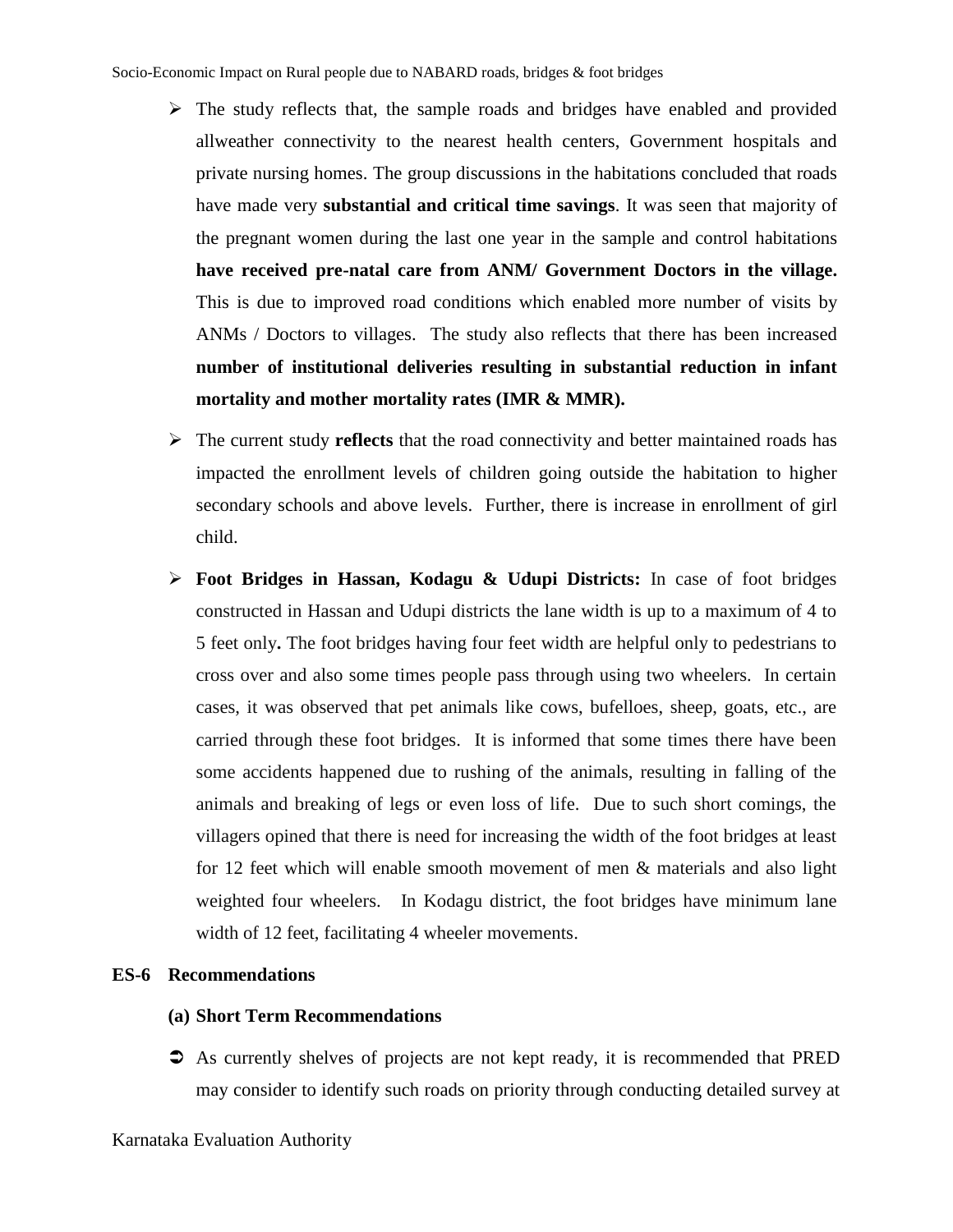District Office levels. Based on the merits of the projects received from District Offices same may be prioritized and final list may be kept ready for quick launching in the controlled areas as soon as receipt of budget from the government. This will result in reap the benefits to the target audience in the controlled areas on par with sample villages wherein these projects have been already implemented.

- PRED to concentrate more on providing road links to unconnected habitations to ensure enhanced rural road network and also maintenance of such roads enabling them to be sustained in long run. For this purpose, PRED to assess backlog for maintenance, linkage to initial construction, maintenance management system, contract maintenance etc., for sustenance of rural roads.
- Currently, under NABARD assisted roads there is no provision for road side tree plantations. PRED is required to establaish environment specifiers by creating plantations, planting road side trees as noise barriers and vibration absorbers to maintain environment in the rural areas.
- It is suggested that PRED may adopt the specification prescribed for construction of rural roads as being practiced under PMGSY programme to ensure better quality of roads. The tender shall include the conditions of maintenance at least for a initial period of 5 years as prevailing in PMGSY scheme. This will encourage the contractor to ensure quality work during implementation to reduce the maintenance cost to be incurred by them.

## **(b) Medium Term**

- There is need for convergence of MGNREGA funds to be made and utilize local labour for constructing roads under NABARD assistance. Hence, it is recommended that convergence of MGNREGA funds or funds under any other such schemes could be dovetailed with the NABARD works and utilize local labour (under MGNREGA) for implementation of the same.
- The width of the Foot Bridges needs to be increased to at least 12 feet which will enable two way movements of vehicles. This will help in movement of tillers, tractors, light goods carriers in shifting agricultural inputs and agricultural produce from the fields.